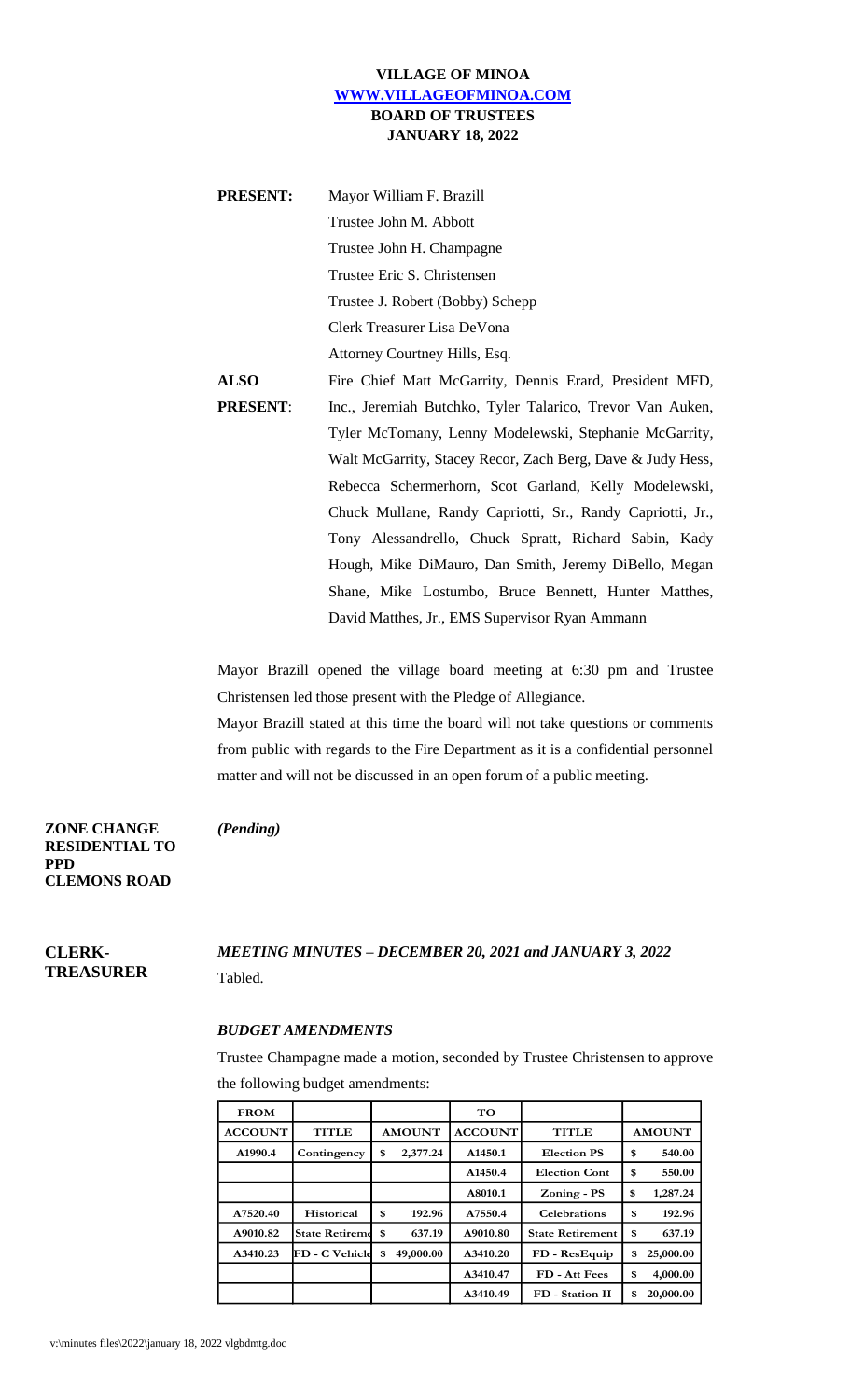All in favor; motion carried.

#### *TREASURERS REPORT FOR PERIOD ENDING DECEMBER 31, 2021*

Trustee Champagne made a motion, seconded by Trustee Schepp to accept the Treasurers Report for period ending December 31, 2021. All in favor; motion carried.

#### *OCEBA MONTHLY EXPERIENCE REPORT – NOVEMBER 31, 2021*

Trustee Christensen made a motion, seconded by Trustee Schepp to acknowledge OCEBA Monthly Experience Report for period ending November 31, 2021. All in favor; motion carried.

## *EMPLOYEE HANDBOOK, SECTION 34*

Trustee Schepp made a motion, seconded by Trustee Champagne to approve the request to waive "vested" date of the new calendar year, per Employee Handbook Section 34, and grant 140 hours of vacation earned for 12 years of service on April 5, 2022 for Donna Miller. All in favor; motion carried.

#### *WHITE'S CLOCK & CARILLON NE, INC*

Trustee Christensen made a motion, seconded by Trustee Abbott to approve White's Clock & Carillon NE, Inc Maintenance Agreement, 1/1/2022 – 12/31/2022 in the amount of \$650.00 for two (2) visits. All in favor; motion carried.

# **ELECTION** *APPOINT ELECTION INSPECTORS FOR GENERAL VILLAGE ELECTION ON MARCH 15, 2022*

Trustee Champagne made a motion, seconded by Trustee Schepp to approve the appointments of election inspectors: Susan Dodge (REG) \$120.00, Mary Davis (VSS) \$140.00, Lisa Owens (VSS) \$140.00, Catherine Troast, Chairman, (VSS) \$150.00 All in favor; motion carried.

#### **EMS** *REQUEST FOR DEDICATED AMBULANCE ON 2/12/2022*

Trustee Champagne made a motion, seconded by trustee Abbott approve the request for Lake Effect Half Marathon to pay for a dedicated Ambulance to be on site for the race, February 12, 2022, 8am to 2pm. All in favor; motion carried.

#### **2021 AMBULANCE CALL VOLUME REPORT**

Ryan Ammann, Director of Operations reviewed the 2021 call report with the board; 1791 EMS calls, January – December 2021

## **FIRE DEPARTMENT**

#### *CHANGE OF MEMBERSHIP – RICHARD SABIN*

Trustee Christensen made a motion, seconded by Trustee Abbott to approve Life to Active Life change of membership for Richard Sabin. All in favor; motion carried.